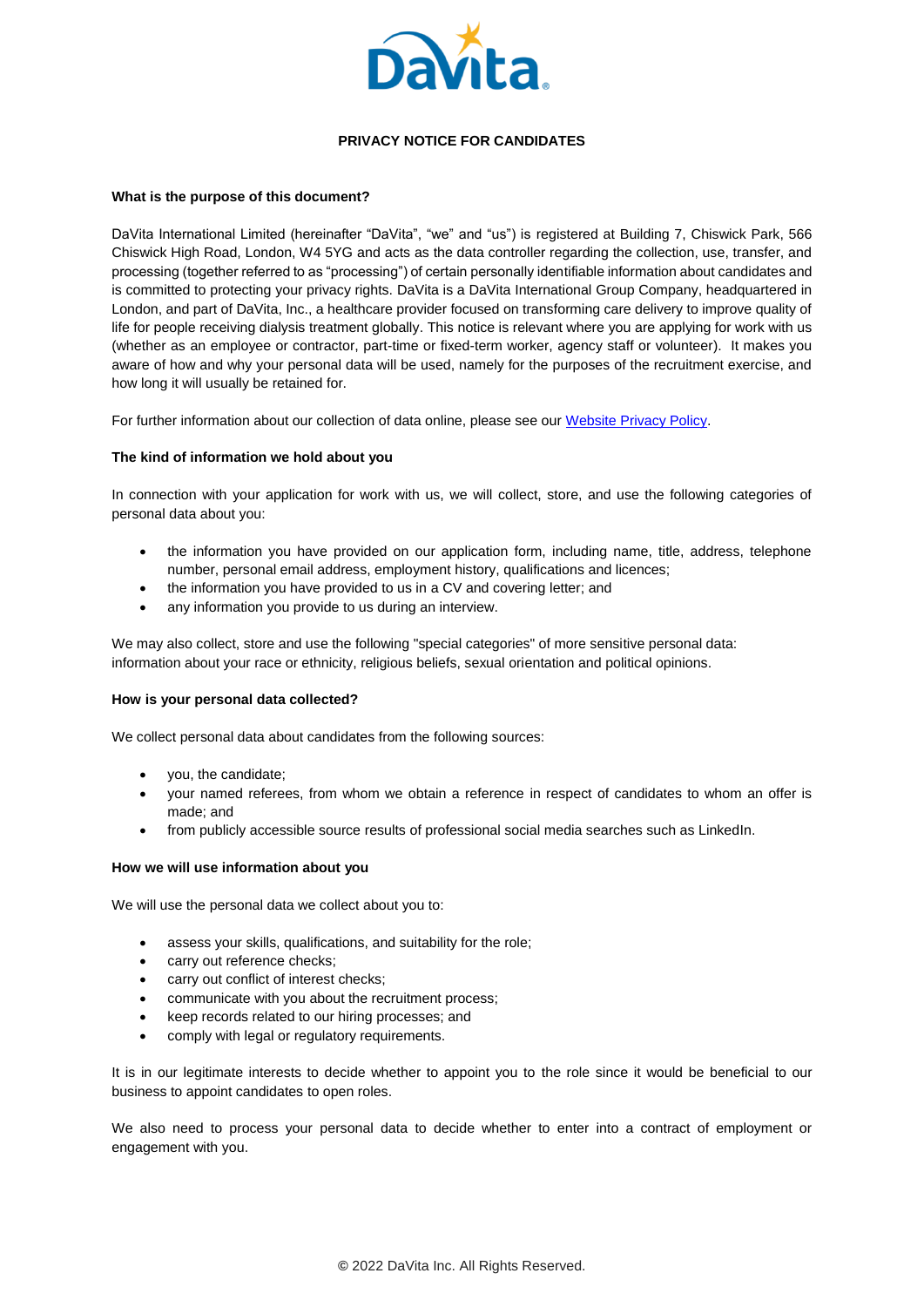Having received your CV and covering letter and your application form, we will then process that information to decide whether you meet the basic requirements to be shortlisted for the role. If you do, we will decide whether your application is strong enough to invite you for an interview. If we decide to call you for an interview, we will use the information you provide to us at the interview to decide whether to offer you the role. If we decide to offer you the role, we will then take up references before confirming your appointment.

# **If you fail to provide personal data**

If you fail to provide information when requested, which is necessary for us to consider your application (such as evidence of qualifications or work history), we will not be able to process your application successfully.

# **How we use special 'sensitive' category personal data**

We will use your special 'sensitive' category personal data in the following ways:

- We may use information about your health and disability status with your express consent, to consider whether we need to provide appropriate adjustments during the recruitment process, for example whether adjustments need to be made.
- We may use information about your race or national or ethnic origin, religious, philosophical or moral beliefs, or your sexual life or sexual orientation, to ensure meaningful equal opportunity monitoring and reporting. Data that DaVita uses for these purposes will be collected on an anonymised basis. Candidates are entirely free to decide whether or not to provide such information and your application will not be affected either way.

# **Automated decision-making**

You will not be subject to decisions that will have a significant impact on you based solely on automated decisionmaking.

# **Recipients of your personal data**

We may disclose your personal data to members of our HR team, the relevant team managers within DaVita or within th[e DaVita Group](https://www.davita.com/international) in respect of the role you are applying for in order to take hiring decisions.

It may be necessary from time to time for us to disclose your personal data to third parties or agents, including without limitation to the following:

- DaVita Group companies involved in supporting the recruitment process or in making hiring decisions.
- third parties or agents of clients to assist in the administration, processing and management of certain activities pertaining to prospective employees including travel and expense management service providers;
- individuals or companies employed by us to carry out specific services, functions or consultancy work and other financial institutions;
- relatives or legal representatives of prospective employees;
- regulatory bodies to whom we are obliged or required to disclose information including Workplace Relations Commission, Courts and Court-appointed persons;
- relevant Government departments and agencies; and
- other support service providers necessary to support the organisation in the services listed.

# **Transfer of personal data outside the EEA**

The personal data that we collect from you may be transferred to, and stored at, a destination outside the European Economic Area ("**EEA**"), for the purposes described above. Those countries may not provide an adequate level of protection in relation to processing your personal data. Due to the global nature of our business, your personal data may be disclosed to members of our group outside the EEA, including in particular in the USA where our parent company is based.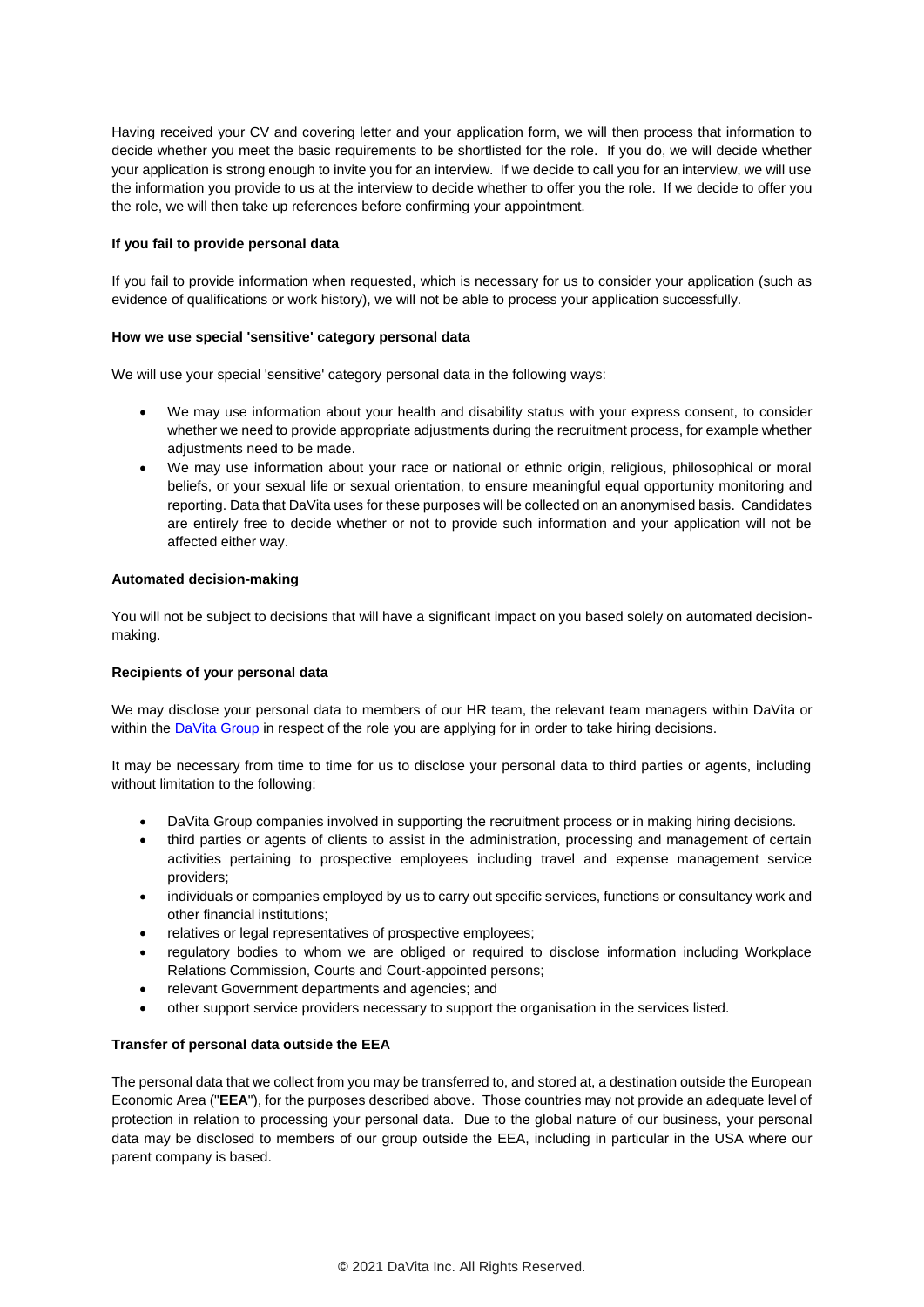It may also be processed by staff operating outside the EEA who work for us or for one of our suppliers who act on our behalf. We will ensure appropriate safeguards, such as the European Commission approved standard contractual clauses, are in place to protect the privacy and integrity of such personal data. You can obtain information concerning such safeguards from dataprivacyinternational@davita.com, where applicable.

### **Data security**

We have put in place appropriate security measures to prevent your personal data from being accidentally lost, used or accessed in an unauthorised way, altered or disclosed. In addition, we limit access to your personal data to those employees, agents, contractors and other third parties who have a business need-to-know. They will only process your personal data on our instructions, and they are subject to a duty of confidentiality.

#### **How long will you use my information for?**

#### *Successful applicants*

If your application for employment or engagement is successful, personal data gathered during the recruitment process will be transferred to our HR management system and retained during your employment in accordance with our staff privacy policy.

#### *Unsuccessful applicants*

If your application for employment or engagement is unsuccessful, we will usually retain your data on file for 6 months after the end of the relevant recruitment process to the extent necessary to enable us to comply with any legal obligations or for the exercise or defence of legal claims (subject to any applicable legal or regulatory obligations to retain such information for a longer period).

We may wish to retain your data for a further period of 6 months on the basis that a further opportunity may arise in future and we may wish to consider you for that. If so, we will write to you separately, seeking to retain your personal data for a fixed period on that basis – you do not have to consent to this, and you can withdraw your consent at any time thereafter. At the end of that period (or if you withdraw your consent prior to this) we will securely destroy your personal data in accordance with applicable laws and regulations.

In the event that any court actions or other legal proceedings are pending or impending, personal data will be deleted after termination of the court action or legal proceeding as appropriate.

# **Your rights in connection with personal data**

Under certain circumstances, by law you have the right to:

- **Request access** to your personal data (commonly known as a "data subject access request"). This enables you to receive a copy of the personal data we hold about you and to check that we are lawfully processing it.
- **Request correction** of the personal data that we hold about you. This enables you to have any incomplete or inaccurate information we hold about you corrected.
- **Request erasure** of your personal data. This enables you to ask us to delete or remove personal data where there is no good reason for us continuing to process it. You also have the right to ask us to delete or remove your personal data where you have exercised your right to object to processing (see below).
- **Object to processing** of your personal data where we are relying on a legitimate interest (or those of a third party) and there is something about your particular situation which makes you want to object to processing on this ground. You also have the right to object where we are processing your personal data for direct marketing purposes.
- **Request the restriction of processing** of your personal data. This enables you to ask us to suspend the processing of personal data about you, for example if you want us to establish its accuracy or the reason for processing it.
- **Request the transfer** of your personal data to another party.